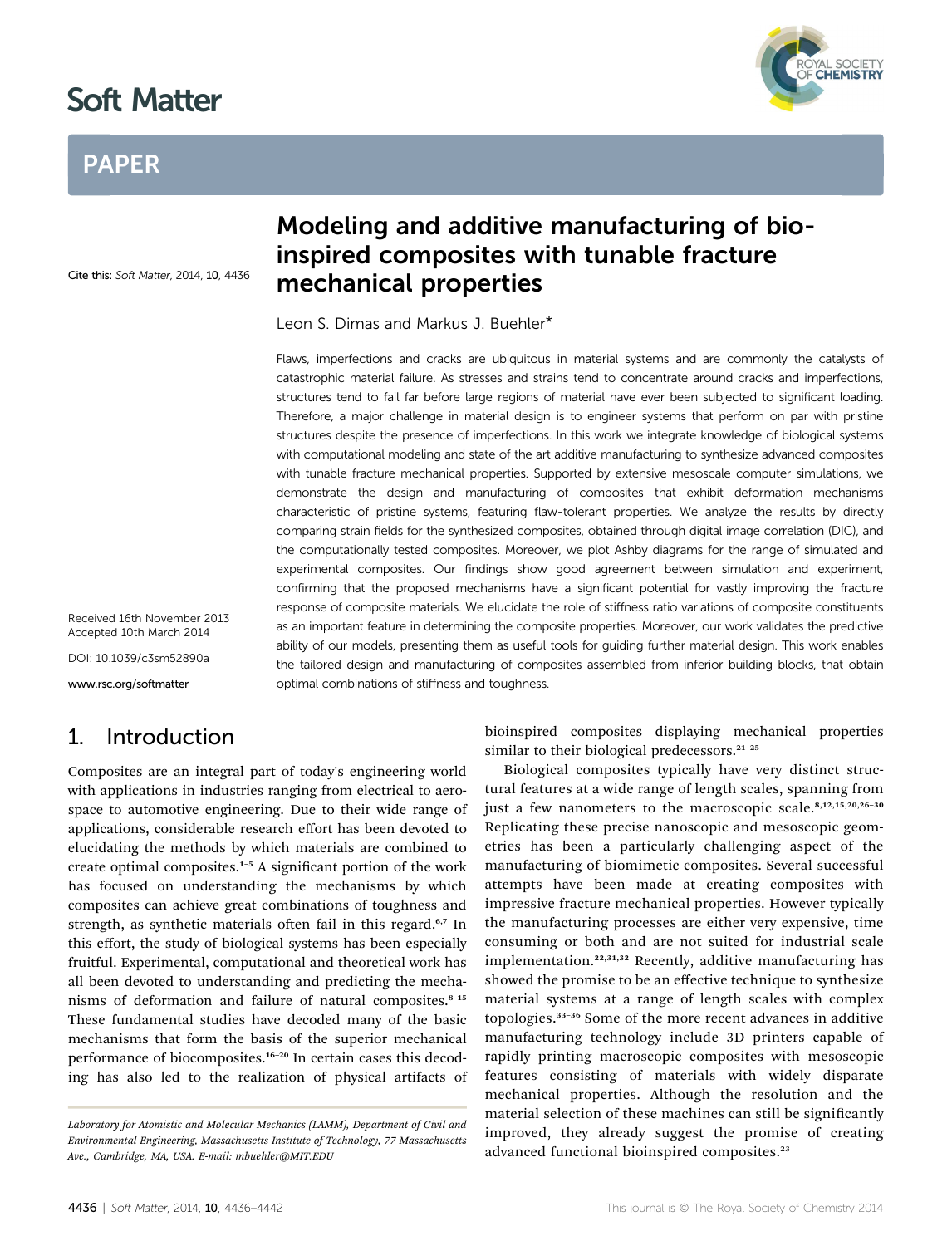

Fig. 1 (a) The model geometry with boundary conditions. (b) Three representative constitutive relations for the matrix phase of the composite in the computational work. In all systems the stiffest response represents the platelets. (c) Three constitutive relations for the matrix phase in the experimental study. Again, in all systems the stiffest response represents the platelet phase. Representative dogbone specimens forming the basis of the constitutive relations are also shown.

In this work we aim to investigate the efficacy of a natural design mechanism proposed in an earlier work.<sup>37</sup> Based on the computational investigation of a bone-like topology (Fig. 1) we proposed that we could fundamentally alter the deformation and fracture mechanism of the composite by tuning the interactions between the platelet and matrix phase. Moreover, we showed that by tuning these interactions in a conservative way we could create composites displaying both significant stiffness and fracture resistance. In this study we revisit these computational investigations and use them to qualitatively predict the response of 3D printed physical artifacts of the computationally conceived systems. We tune the interactions between the matrix and platelet phase in a bone-like topology and synthesize bioinspired composites that exhibit flaw insensitive deformation characteristics. Moreover, despite the limitations of the materials available for the 3D printing procedure (i.e. using inferior building blocks) we create composites that contain both stiffness and fracture resistance. Building on the work presented in ref. 23 we take a further step to validate our de novo approach to the design and synthesis of bioinspired composites. The study outlines the efficacy of 3D printing as a means of rapidly manufacturing complex functional composites designed and optimized through computer simulation.

# 2. Materials and methods

#### 2.1 Experimental

The procedure of manufacturing, preparing and testing of the fracture specimens follows the procedure outlined in a previous study.<sup>23</sup> The specimens tested in this study are manufactured in the Precision Compliant Systems Lab (PCSL) at MIT on a Stratasys Connex500 multi-material 3D printer. We are able to manufacture composites with a variety of constituent materials in a single

print. We use the two base materials VeroWhitePlus, a stiff proprietary acrylic monomer/oligomer mixture with a photoinitiator, and TangoBlackPlus, a soft proprietary urethane acrylate oligomer with a photoinitiator, with highly contrasting material properties (Fig. 1). These materials will henceforth be referred to as material A and material B respectively. The out-of-plane thickness of all manufactured specimens is 3.125 mm and the inplane thickness of the soft phase in all composites is  $250 \mu m$ . In all manufactured specimens the stiffer material A is used for the platelets in the bone-like topology (Fig. 1). We vary the constituent material for the matrix phase of the system and create nine different composites with an increasing stiffness ratio,  $\rho$ , where  $\rho = E_p/E_m$ .  $E_p$  and  $E_m$  represent the modulus of the platelets and matrix respectively. The materials cure almost immediately upon printing and the adhesion between different material phases is therefore close to perfect, *i.e.* the adhesion is as strong as the weakest phase. A representative selection of the constitutive behavior of the nine different materials used to represent the matrix is shown in Fig. 1. The stiffness ratio  $\rho$  varies over several orders of magnitude from unity, the bulk system consisting entirely of material A, to nearly one thousand, the matrix is composed entirely of material B. The seven systems with intermediate stiffness ratios are constructed by a mix of material A and B for the matrix phase. The mixing ratios are preprogrammed in the printer and cannot be changed in the current setup.

The material properties of the individual constituent materials are found by tensile testing of dogbone specimens. A subset of the dogbone samples is shown in Fig. 1. A representative composite specimen used for the fracture testing is shown in Fig. 2. Both mechanical tests are performed in an Instron 5582 Universal Testing Machine with an Instron 100 kN static load cell. We apply displacement boundary conditions and load the samples at a rate of 0.5 mm  $s^{-1}$  and 0.1 mm  $s^{-1}$  for the fracture specimens and dogbone specimens, respectively. The applied strain rate is bounded from above by our desire to approach static loading conditions and from below by practicality considerations. The compliant samples are very extensible and we wanted to ensure that the testing would finish in a reasonable amount of time. In both cases, the samples were clamped in place with serrated hardened steel grip faces attached to steel vice action grips. The load capacity of the grips is 100 kN and the spring stiffness of the entire testing device far exceeds the stiffness of our specimens. As shown in Fig. 2 aluminum strips were attached to the fracture specimens for optimal gripping. The aluminum strips were attached with Loctite E-90FL epoxy. This was not necessary for the dogbone samples as they are much smaller and thus transmit a significantly smaller force.

As in our earlier study the fracture specimens are notched with a 1/32" thick carbide slitting slaw with a  $60^\circ$  included angle and all cracks originate from the crack tip. Both the dogbone specimens and the fracture specimens are loaded until complete failure with their complete force extension behavior recorded. It is clear that the experimental procedure here does not emulate ASTM, as this was never a motivation driving the experimental design. Our goal was to design an experimental approach that is close to our computational approach and that is suited for investigating deformation and fracture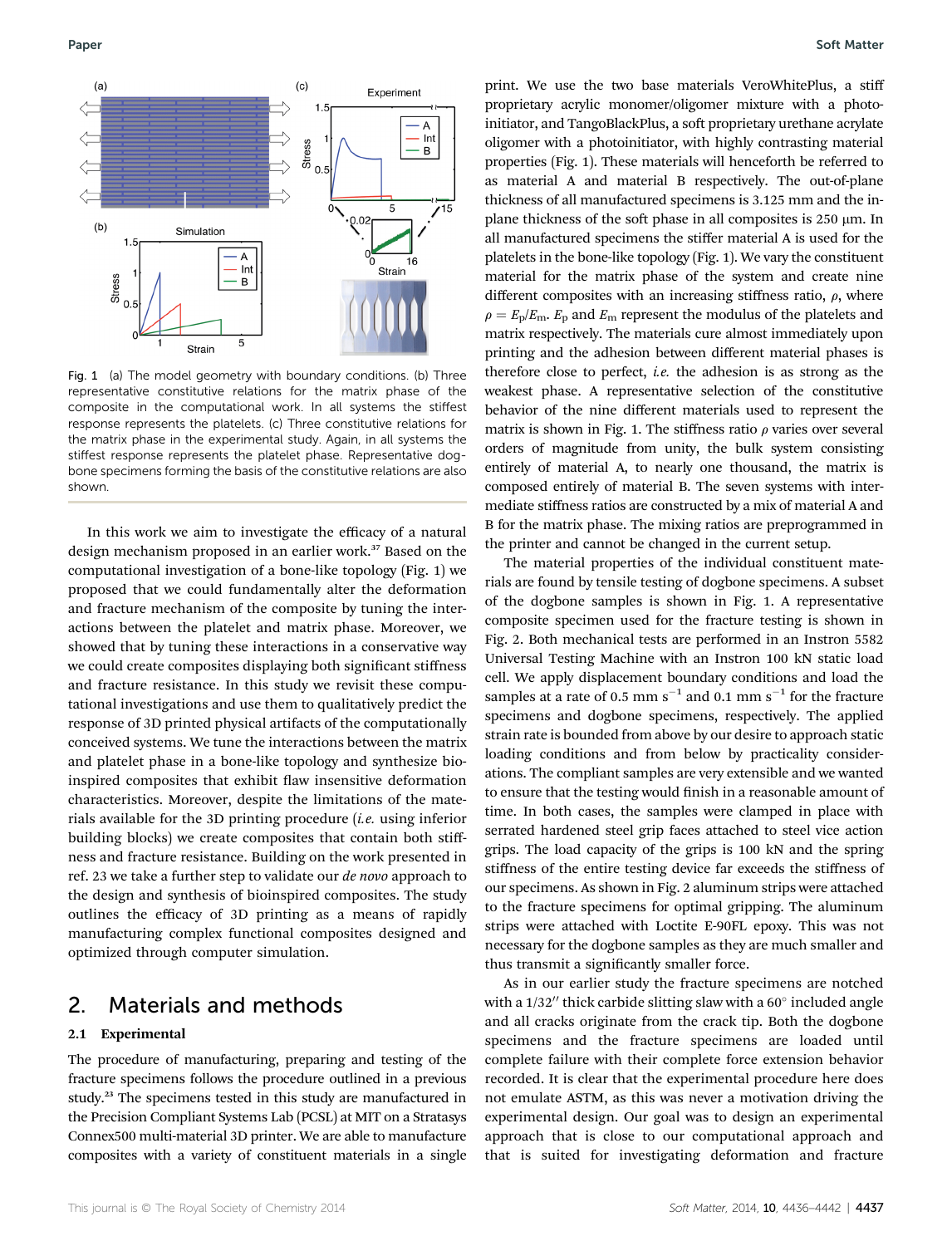

Fig. 2 (a) The sample geometry with aluminum strips glued on either side. The red box indicates the area on which DIC was performed. (b) Schematic of the experimental design. (c) Three representative stress vs. strain responses for the computational composites. The diagram indicates the large range of composite behavior obtained through tuning the interactions between the constituent phases. The response ranges from a stiff brittle behavior through a stiff, strong and tough behavior to a compliant and tough behavior. (d) Three representative stress vs. strain responses for the manufactured composites. Again, the diagram indicates the large range of composite behaviors obtained. However, due to the relative strength of material A the composites do not obtain superior strength. Nonetheless, they do outperform the bulk materials in terms of toughness modulus, see also Fig. 5.

mechanisms. The approach described and used here serves this purpose. We present this data in normalized stress–strain diagrams. The stresses are normalized by the peak stress of material A and the strains are normalized by the corresponding value of strain. We do this to simplify the comparison with our computational investigations. As the point of interest in this study is the comparison, absolute values of mechanical properties are of no particular interest.

We analyze strain fields in order to investigate the dominating deformation mechanisms in the composites. These prove helpful in understanding the mechanisms by which the topology of the specimen and the material properties of its constituents affect the composites mechanical performance. The experimental strain fields are obtained through digital image correlation (DIC). Speckle patterns are spray-painted on all samples with a range of grey tones to assist the DIC and we use the commercial software VIC-2D correlated solutions to analyze the images.

#### 2.2 Computational

The computational results presented in this paper are based on the investigations presented in our previous work.<sup>37,38</sup> We study a mesoscopic system consisting of a compliant and stiffer phase arranged in a 'bone-like' topology (Fig. 1). The system is modeled as an assembly of springs and beads. The beads represent a coarse-graining of matter and the springs represent the bonds between particles. This type of model has been extensively used in independent research efforts and has been shown to be appropriate for mesoscopic systems.<sup>39-41</sup> The bulk constitutive relations for the two phases of the studied computational composite are given in Fig. 1, presented side by side with the constitutive relations of the experimental materials. We make no attempt at precisely replicating the experimental materials in our computational model. There are several reasons for this. Most importantly is the observed scatter in the experimental results. This high degree of variability surely does not warrant a precise parameterization of the computational springs. A more sophisticated modeling technique involving

uncertainty propagation would be required to justify this. Furthermore, as was also discussed in ref. 37 there is likely a mixing of the constituent materials at the interfaces which can have a dramatic effect on the effective stiffness ratios. A simple calculation using Voigt's rule of mixtures showed that with a mere 3–4% mixing in the composite with the largest stiffness mismatch the stiffness ratio could shift by orders of magnitude. Accurately characterizing and modeling this interfacial mixing could become complex and does not seem sensible in the scope of this study. Indeed, it is the mechanisms we are most interested in and simple computational models are regarded to be of a significant value. Correspondingly we cannot expect our model to give accurate quantitative predictions for the response of the experimental system. Rather, we expect our model to capture the deformation and fracture mechanisms exhibited in the manufactured specimens. Therefore, as detailed in ref. 37 our model is designed to do exactly that.

#### 2.3 Measured quantities to extract mechanical properties

Four measured quantities form the basis of the analysis presented in the following sections; the strain, the stress  $\sigma$ , the Young's modulus  $E$  and the toughness modulus  $T$ . We distinguish between a local strain  $\varepsilon_{ij}$  and a macroscopic tensile strain  $\varepsilon$ . The local strain tensor is calculated by means of the Zimmerman virial deformation measure<sup>42</sup> and this forms the basis for the strain fields presented in the computational investigations. The macroscopic tensile strain is calculated as an engineering strain by considering the change in length of the specimen. We use the virial stress as the stress measure<sup>43</sup> and the Young's modulus is calculated as the ratio of the uniaxial tensile stress to the uniaxial tensile strain.

Finally we characterize fracture resistance through the toughness modulus. The toughness modulus is defined as the area under the stress strain curve and can be interpreted as a metric of the required energy to fracture a system. The toughness modulus is a convenient measure of fracture resistance and it is a quantity typically used to describe the fracture resistance of biomaterials.<sup>44</sup>

### 3. Results

### 3.1 Stress vs. strain response

In Fig. 2 we display the stress strain response of both the computationally (Fig. 2b) and experimentally (Fig. 2c) tested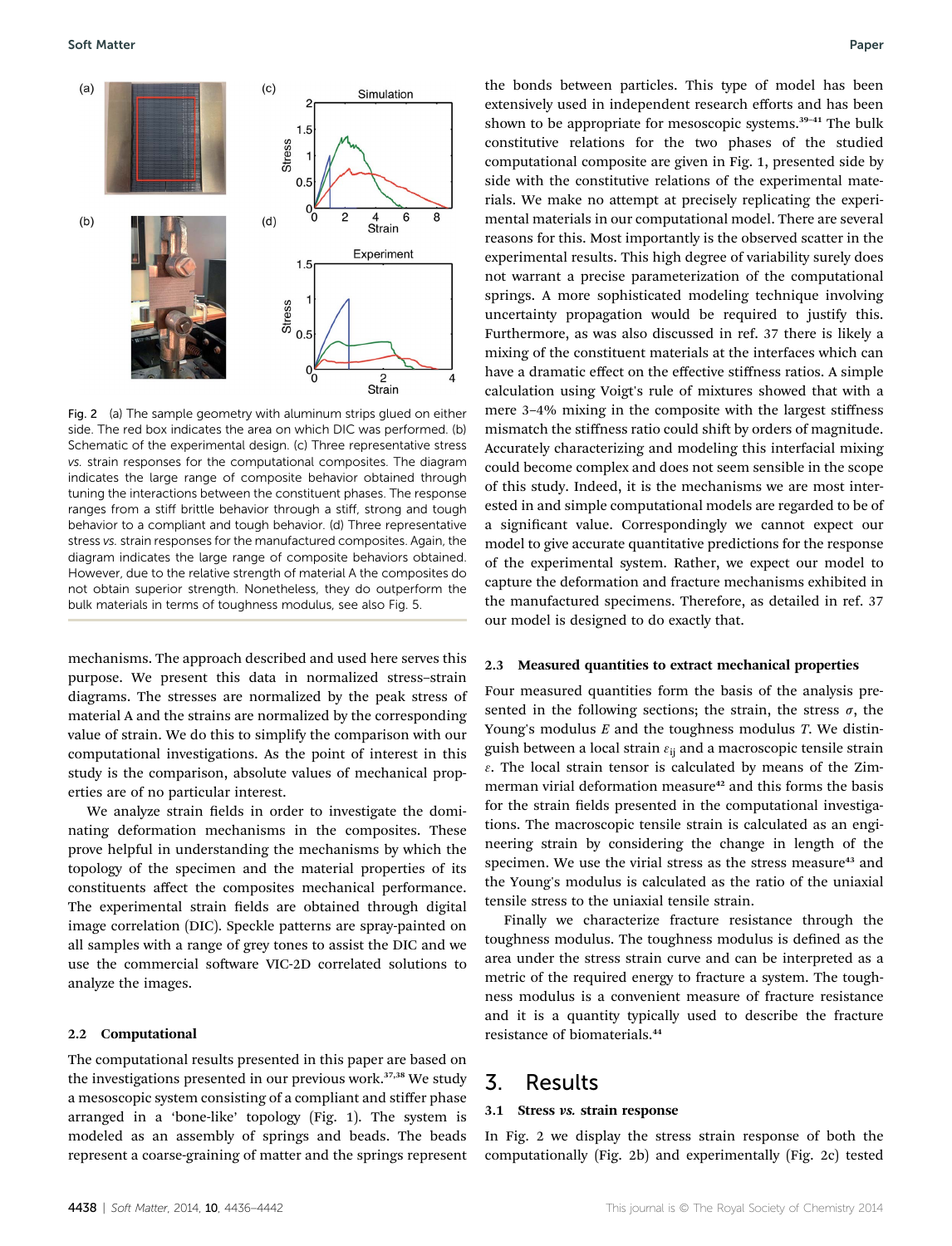specimens. The stress strain curves represent the response of notched specimens. Both diagrams indicate a wide variation of composite behavior as the constitutive behavior of the matrix is tuned. The composites transition in behavior from very stiff and brittle to a complaint ductile response. For the composites with matrices of intermediate modulus ratios  $\rho$ , the stress vs. strain curves are indicative of a more robust mechanical response, with considerable stiffness and toughness modulus.

For the computationally tested specimens the stress strain response clearly indicates a superior mechanical performance for those composites with an intermediate stiffness ratio. This is not the case for the experimentally tested specimens. There are two plausible explanations for this which are motivated by Fig. 1. The constitutive relation for the platelets (material A), which is modeled as linearly elastic and perfectly brittle, is neither linearly elastic nor perfectly brittle. Rather, a considerable plastic regime can be identified in the stress strain curve. Correspondingly the stiff phase in the experimental setup is not as 'inferior' as in the computational investigation. Rather, the material B is the inferior constituent. In the computational investigation the constitutive relations of the matrix phase are parameterized to have the same toughness modulus as the platelet phase. In the original work this was argued to be a conservative estimate in the context of biomaterials.<sup>37</sup> However, as is also observed in Fig. 1, this is not the case for the acrylic materials used in this additive manufacturing process. The increased extensibility of the more compliant material B does not correspond to the massively inferior stiffness. The performance of the composites is constrained by the limited selection of materials available for printing. Nonetheless, it is instructive to analyze the deformation and fracture mechanisms of the respective experimental and computational composites. The fundamental nature of the design mechanism explored here is cemented by the observation that the proposed mechanisms persist in experiment.

To keep the following discussion concise and to the point we will be presenting data for three manufactured and computational specimens respectively; the bulk specimen, the composite with the most extreme stiffness ratio and a composite with an intermediate stiffness ratio. The stiffness ratio of the experimental intermediate stiffness ratio specimen is  $\sim$ 100 and  $\sim$ 4 for the corresponding computational specimen.

#### 3.2 Deformation and fracture mechanisms

We start by comparing and analyzing the deformation mechanisms as encapsulated by the strain fields plotted in Fig. 3. Fig. 2a indicates the portion of the samples analyzed by DIC. The region of analysis was obtained by balancing the requirement of a high resolution for optimal correlation and that of a large area for a more complete comparison. The region behind the crack tip was omitted from analysis as discontinuities tend to disrupt the process of DIC. Fig. 3 shows three representative strain fields from both the computational as well as the experimental investigation. In both cases we display the strain field for the homogeneous specimen, a specimen with an intermediate stiffness ratio and that with the largest stiffness ratio. The images clearly suggest that the deformation mechanisms active



Fig. 3 (a–c) Strain fields for the three representative composites as predicted by simulation. Panel (a) displays the bulk system, the stiffness ratio is unity, panel (b) displays an intermediate stiffness ratio system and panel (c) displays the simulated composite with the largest stiffness ratio. (d–f) Strain fields as obtained by DIC for three representative synthesized composites. Similarly as for the simulated specimens, panel (d) displays the bulk system, panel (e) displays an intermediate stiffness ratio system and panel (f) displays the synthesized composite with the largest stiffness ratio. All strain fields for the simulated composites are plotted with the same color code and all experimentally tested composites are plotted with the same color code, see legend. Amongst themselves the strain fields from simulation and experiment are thus respectively quantitatively comparable. Comparisons between strain fields from simulation and experiment can only be made qualitatively. In both the computational and synthesized systems the increasing stiffness ratio leads to a delocalization of strains from the crack tip and a localization of strains in the distributed softer matrix phase. The inclusion of the softer matrix alleviates the loading on the crack tip; the crack tip is no longer the only critical flaw. Moreover, for both the simulated and synthesized systems in the intermediate stiffness ratio composite, the interactions between the constituent phases are fine tuned in a matter that allows a closer to uniform distribution of strain throughout the composite. The composites approach a flaw tolerant behavior and exhibit both significant stiffness and fracture resistance.

in the computational system and the experimental system are very similar. In both cases, the homogeneous system exhibits a characteristic strain concentration around the crack tip and relatively low strains in regions far from the crack tip. Considering the other extreme, an almost opposite deformation mechanism is observed. Rather than a single strain concentration around the crack tip, strain is concentrated around the distributed vertical portions of the soft matrix (non-optimal resolution in the experimentally obtained DIC images shows these local regions of high strain as continuous lines of higher strain). As predicted in earlier studies and by the computational work presented here, the low stiffness regions further from the crack tip serve as additional weak areas apt for strain localization. This distributed localization translates to delocalized deformation enabled by a 'distribution-of-weakness' mechanism active in the composites.

In the case of the composite with an intermediate stiffness ratio the agreement between the computational and experimental study is also quite remarkable. The stiffness ratio in the two systems is not the same and it is clear that the exact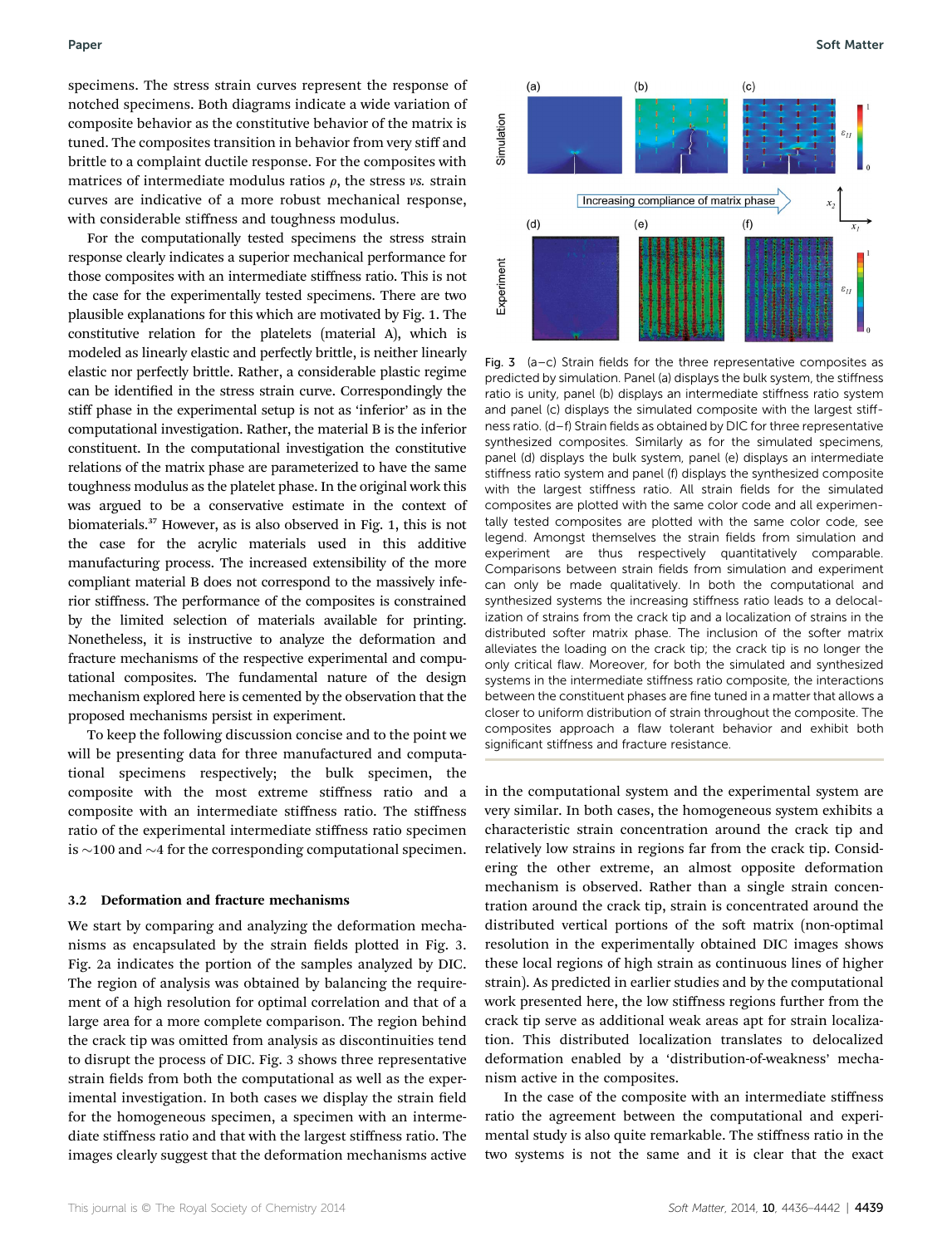#### Soft Matter Paper (1999) and the set of the set of the set of the set of the set of the set of the set of the set of the set of the set of the set of the set of the set of the set of the set of the set of the set of the se

distribution of strain is not identical in the two cases. Nevertheless, the mechanism is the same. Again, the 'distribution-ofweakness' effect leads to high tensile strains in the vertical portions of the soft phase. However, the intermediate stiffness ratio case distinguishes itself from the more extreme composite in that the stiff platelets also carry a significant portion of strain. The constituents of this composite exhibit a cooperativity far exceeding that observed in the other composites. As predicted by our computational investigation, it indeed seems possible to fine-tune the interactions between the individual constituents to achieve a near uniform distribution of strain in a cracked specimen. This mechanism has been proposed earlier, $17,37,45,46$ but to the best of the authors' knowledge it has never before been demonstrated in a synthetic composite.

Fig. 4 shows snapshots of the fracture path in the two synthesized composites analyzed in Fig. 3 with  $\rho > 1$ . Fig. 4(a, c and e) shows that our computational studies correctly predict the intermediate stiffness ratio systems to exhibit initial evidence of crack arrest upon which further deformation causes critical crack propagation.<sup>37</sup> As the strain in the stiffer phase is so large in this composite, the crack naturally also propagates through the platelets. Correspondingly the crack propagation exhibits a more brittle nature. However, prior to catastrophic failure the composite does dissipate considerable energy through the mechanism of initial crack arrest (see also Fig. 2). In Fig. 4(b, d and f) we present the crack propagation in the synthesized composite with largest stiffness ratio. It is clear that the increased compliance of the matrix phase has fundamentally shifted the nature of the crack propagation. Rather than propagating through the platelets, the crack now travels almost exclusively through the soft matrix and the response of the composite has transitioned to a ductile one. It is noted that the results presented here for the large stiffness ratio sample are very similar to those presented in a previous study.<sup>23</sup>

The observations noted in the previous section highlight the significance of the accurately predicted deformation and fracture mechanisms. The consistency of these mechanisms between simulation and experiment, despite the disparate constitutive relations of the constituent phases, underlines the generality of the design mechanisms employed to construct these composites.

#### 3.3 Ashby plot analysis

Finally, an Ashby plot showing the relationship between toughness modulus and stiffness for both the computationally and experimentally tested composites is depicted in Fig. 5. First, we note that the results presented for the experimentally tested specimens here are not in agreement with the data presented in an earlier study.<sup>23</sup> The reason for this is that the materials used in this study are not the same as those used earlier. Since the last experiments the manufacturers have changed the chemistry of material A making it signicantly stronger. Evidently, the same is not the case for material B. Nonetheless, the displayed Ashby plots exhibit similar trends. First, they show that both the computationally and experimentally tested composites span a large and advantageous portion of the Ashby area. This



Fig. 4 Experimental results of fracture mechanisms for different stiffness ratios. (a, c and e) Snapshots displaying fracture propagation in a composite with intermediate stiffness ratio. Upon initial crack arrest the fracture propagates catastrophically through the platelets. (b, d, and f) Snapshots displaying fracture propagation in the composite with the largest stiffness ratio. Due to the extreme compliance and extensibility of the matrix phase the fracture travels almost exclusively through the softer phase. The presented images clearly indicate how the fracture path is strongly influenced by the stiffness ratio between the platelet and matrix phase.

observation supports the hypothesis driving the study; that it is indeed possible to create a wide range of composites (and high performing composites) by simply tuning the constitutive relations of a matrix phase. Considering the typical performance of engineered composites this is an encouraging observation. The diagrams quite clearly portray that tuning the interactions of the composite constituent phases through controlling the stiffness ratio does fundamentally alter the fracture mechanical properties of the composite. Moreover, despite the superiority of material A, tailoring the composite interactions through the introduction of an inferior, more compliant matrix phase is capable of creating superior composites. Intuitively this might be a quite surprising finding; the introduction of a weaker material leads to a stronger composite. However, considering Fig. 3 and 4 it is quite clear that this is the case. The weaker phase shifts the nature of load transfer in the composite to a more advantageous one. Our simulations correctly predict that it is indeed an intermediate stiffness ratio that produces composites with optimal mechanical performance.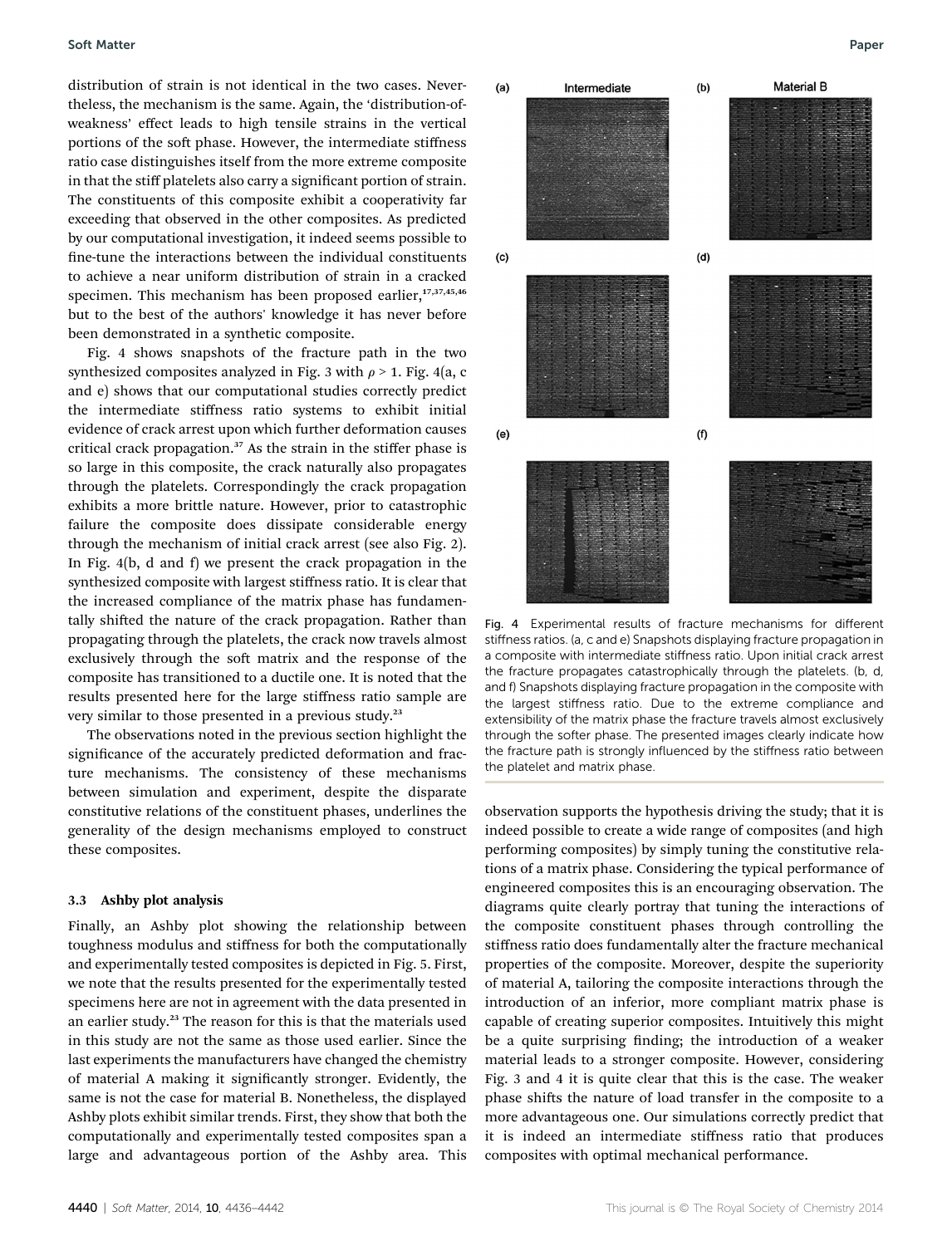

Fig. 5 (a) Ashby plot indicating the correlation between toughness modulus T and Young's modulus E for simulated composites. (b) Ashby plot indicating the correlation between toughness modulus T and Young's modulus E for experimentally tested composites. In agreement with the response predicted by our simulations the design mechanism succeeds to create synthetic composites with significant stiffness and superior fracture resistance, as measured by the toughness modulus. Moreover, in agreement with simulation the top performers of the synthesized composites are those with an intermediate stiffness ratio. For the particular constituent materials used here they in fact display a significantly greater toughness modulus than the most compliant composites. The optimal performers in both cases are circled. The fitted curves are fifth-degree polynomials fitted by minimizing the sum of residual square error and a non-zero regularization term.

### 4. Conclusions

Guided by computational investigations we have synthesized bioinspired composites that exhibit fracture mechanical characteristics superior to their constituents. By studying natural systems we abstracted key properties of biomaterials contributing to their impressive mechanical performance. Through computer simulations we elucidated key design mechanisms and based on these design mechanisms we synthesized composites with microfeatures through additive manufacturing. Specifically we predicted that given an appropriate topological arrangement, the interaction between a stiff and soft phase in a composite could be tuned to create material systems that would exhibit significant stiffness combined with superior toughness. Moreover, we predicted the interactions could be tailored to manufacture composites with superior flaw tolerance. Despite limitations in the range of materials available for printing, our experimental investigations confirmed our computational predictions. Importantly, we manufactured macroscale composites modeled after microscopic features of biological systems that exhibited deformation and fracture mechanisms akin to biomaterials. Future work could focus on improving the quantitative predictive power of our models.

# Acknowledgements

Support was provided by ARO and ONR.

# References

1 M. J. Biercuk, M. C. Llaguno, M. Radosavljevic, J. K. Hyun, A. T. Johnson and J. E. Fischer, Appl. Phys. Lett., 2002, 80, 2767.

- 2 J. N. Coleman, U. Khan, W. J. Blau and Y. K. Gun'ko, Carbon, 2006, 44, 1624.
- 3 A. C. Balazs, T. Emrick and T. P. Russell, Science, 2006, 314, 1107.
- 4 P. M. Ajayan and J. M. Tour, Nature, 2007, 447, 1066.
- 5 S. Deville, E. Saiz, R. K. Nalla and A. P. Tomsia, Science, 2006, 311, 515.
- 6 H. D. Espinosa, J. E. Rim, F. Barthelat and M. J. Buehler, Prog. Mater. Sci., 2009, 54, 1059.
- 7 M. F. Ashby, L. J. Gibson, U. Wegst and R. Olive, Proc. R. Soc. A, 1995, 450, 123.
- 8 J. Aizenberg, J. C. Weaver, M. S. Thanawala, V. C. Sundar, D. E. Morse and P. Fratzl, Science, 2005, 309, 275.
- 9 N. Almqvist, Y. Delamo, B. L. Smith, N. H. Thomson, A. Bartholdson, R. Lal, M. Brzezinski and P. K. Hansma, J. Electron Microsc., 2001, 202, 518.
- 10 L. S. Dimas, G. H. Bratzel, I. Eylon and M. J. Buehler, Adv. Funct. Mater., 2013, 23, 4629.
- 11 P. Fratzl, H. S. Gupta, E. P. Paschalis and P. Roschger, J. Mater. Chem., 2004, 14, 2115.
- 12 P. Fratzl and R. Weinkamer, Prog. Mater. Sci., 2007, 52, 1263.
- 13 H. J. Gao, B. H. Ji, I. L. Jager, E. Arzt and P. Fratzl, Proc. Natl. Acad. Sci. U. S. A., 2003, 100, 5597.
- 14 C. E. Hamm, R. Merkel, O. Springer, P. Jurkojc, C. Maier, K. Prechtel and V. Smetacek, Nature, 2003, 421, 841.
- 15 S. Weiner and H. D. Wagner, Annu. Rev. Mater. Sci., 1998, 28, 271.
- 16 S. Keten, Z. P. Xu, B. Ihle and M. J. Buehler, Nat. Mater., 2010, 9, 359.
- 17 K. Okumura and P. G. de Gennes, Eur. Phys. J. E, 2001, 4, 121.
- 18 D. Sen and M. J. Buehler, Sci. Rep., 2011, 1, 35.
- 19 K. Tai, M. Dao, S. Suresh, A. Palazoglu and C. Ortiz, Nat. Mater., 2007, 6, 454.
- 20 S. Weiner, W. Traub and H. D. Wagner, J. Struct. Biol., 1999, 126, 241.
- 21 A. Finnemore, P. Cunha, T. Shean, S. Vignolini, S. Guldin, M. Oyen and U. Steiner, Nat. Commun., 2012, 3, 966.
- 22 Z. Y. Tang, N. A. Kotov, S. Magonov and B. Ozturk, Nat. Mater., 2003, 2, 413.
- 23 L. S. Dimas, G. H. Bratzel, I. Eylon and M. J. Buehler, Adv. Funct. Mater., 2013, 23, 4629.
- 24 S. M. Douglas, H. Dietz, T. Liedl, B. Hogberg, F. Graf and W. M. Shih, Nature, 2009, 459, 414.
- 25 E. Dujardin and S. Mann, Adv. Mater., 2002, 14, 775.
- 26 F. Barthelat, Bioinspiration Biomimetics, 2010, 5, 3.
- 27 F. Barthelat and H. D. Espinosa, Exp. Mech., 2007, 47, 311.
- 28 D. Losic, R. J. Pillar, T. Dilger, J. G. Mitchell and N. H. Voelcker, J. Porous Mater., 2007, 14, 61.
- 29 M. A. Meyers, P. Y. Chen, A. Y. M. Lin and Y. Seki, Exp. Mech., 2008, 53, 1.
- 30 J. Y. Rho, L. Kuhn-Spearing and P. Zioupos, J. Biomed. Eng., 1998, 20, 92.
- 31 G. D. Zhan, J. D. Kuntz, J. L. Wan and A. K. Mukherjee, Nat. Mater., 2003, 2, 38.
- 32 P. Podsiadlo, A. K. Kaushik, E. M. Arruda, A. M. Waas, B. S. Shim, J. D. Xu, H. Nandivada, B. G. Pumplin, J. Lahann, A. Ramamoorthy and N. A. Kotov, Science, 2007, 318, 80.